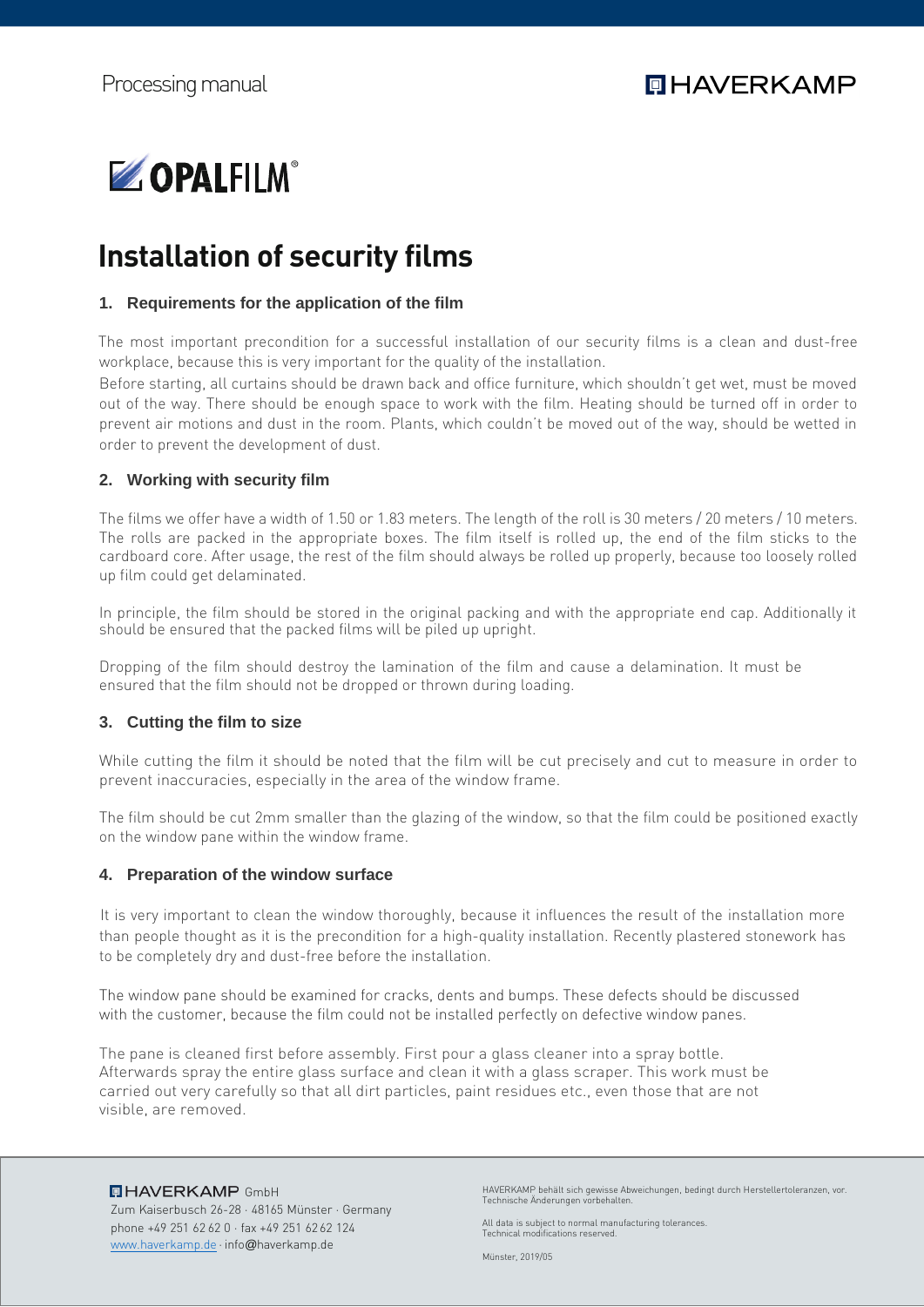### Processing manual

## **QHAVERKAMP**

The dirty water is drawn off with a rubber window wiper in one go, without settling. Then spray the window again with the glass cleaner and clean thoroughly with the mop. Then pull off again.

The edges must be carefully dried with a lint-free, absorbent paper towel, taking care to remove all dust, dirt and dissolved putty/silicone particles.

Note: For old windows with dry or loose edges, we recommend sealing or replacing the putty bed. If this is not possible, use as little water as possible in the upper edge area of the pane and spray the film even more. Otherwise the dried out edge would partially release the water during the installation of the film. Dirt particles and water can then run under the film and lead to detachment or blistering at the edges. You can also temporarily cover the putty bed with a waterproof adhesive strip.

#### **5. Installation of the film**

The assembly should be carried out by 2 persons. After the glass surface is prepared, the direct window surroundings should be sprayed with water to bind floating dust particles.

The window surface should be moistened with a spray of water and special installation fluid (mixing ratio 1:60).

In case the window pane is very warm or the sun shines on the window, this should be repeated several times in order to keep the liquid on the pane. You should work fast so that the water could not vaporize and the film could be positioned and installed properly on the pane.

One person holds the film while the other one removes the release liner. Please do not touch the dry adhesive! Wet your fingers with the installation liquid. While removing the release liner spray the adhesive generously with the installation liquid.

This prevents the film from attracting dust or dirt by static electricity. It also facilitates the fixation of the film on the window.

If the release liner is completely removed, the film can be fixed on the window with the adhesive side. Please note that film has to be positioned exactly with a distance of 2mm to the window frame. The film must not come into contact with the window frame, as this could couse the film to peel of later.

If the film is positioned correctly, it will be sprayed with the installation liquid once again. The rubber squeegee will be used in order to fix the film on the pane. The film will be squeezed by even, slim/short pushes.

The first push starts at the top of the window. Make sure that the film is still positioned correctly on the window pane, if not correct it. Then squeeze the squeegee from the middle to the sides. The liquid should be squeezed out to the left and to the right.

Please check once again if the film is positioned correctly.

Repeat the above-mentioned process once again.

The pressure of the rubber squeegee should be enough to fix the film firmly on the pane. For large windows it could be necessary that someone presses a piece of plywood on the opposite side, so that the pressure is distributed evenly on the window pane and a breakage of the window is prevented.

#### **QHAVERKAMP** GmbH

Zum Kaiserbusch 26-28 · 48165 Münster · Germany phone +49 251 62 62 0 · fax +49 251 62 62 124 [www.haverkamp.de](http://www.haverkamp.de/) · info*@*[haverkamp.de](mailto:info@haverkamp.de)

HAVERKAMP behält sich gewisse Abweichungen, bedingt durch Herstellertoleranzen, vor. Technische Änderungen vorbehalten.

All data is subject to normal manufacturing tolerances. Technical modifications reserved.

Münster, 2019/05